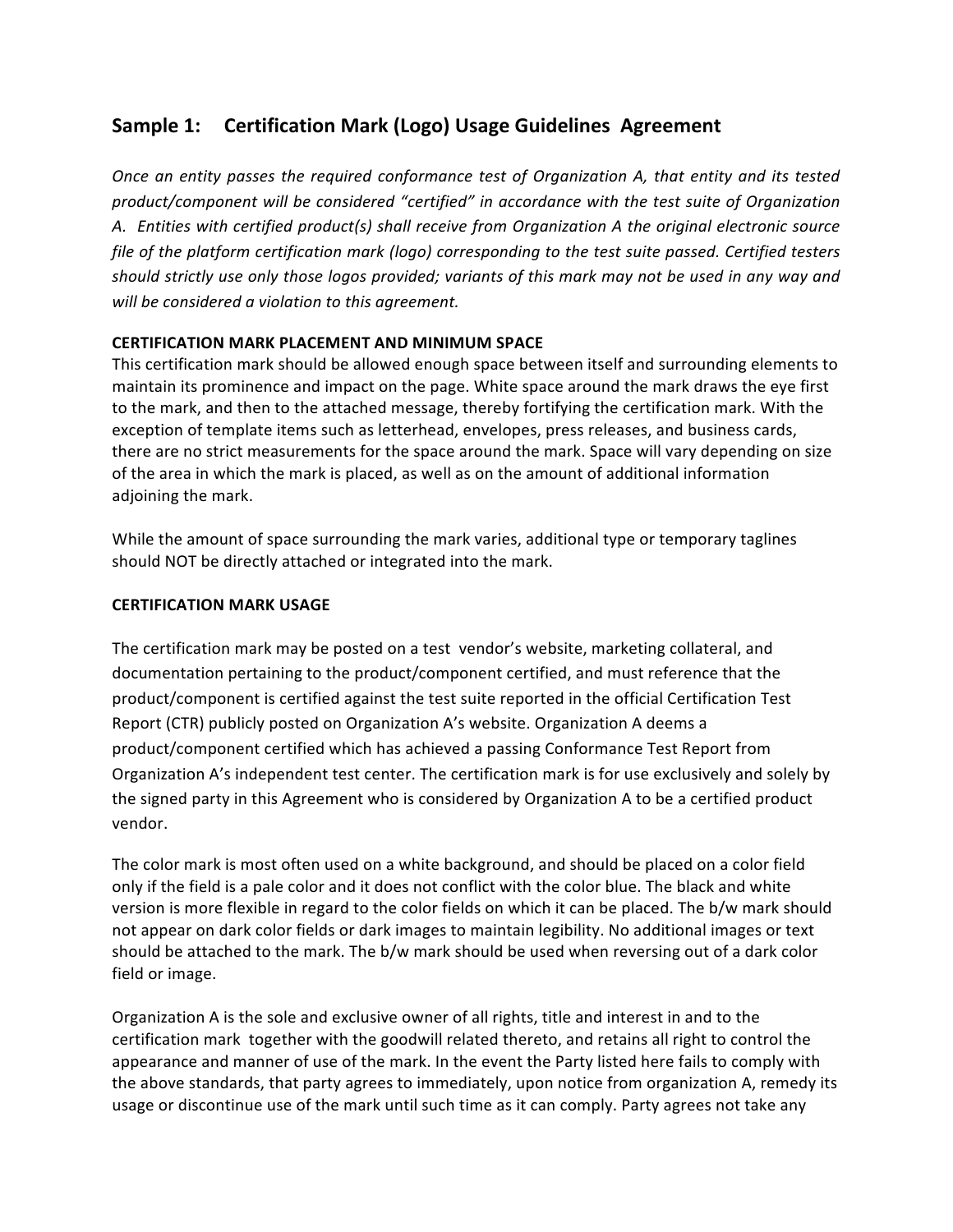action that could be detrimental or bring disrepute to the mark and/ or to organization A and its rights referenced herein.

SIGNATURE

Certified Vendor

| By (Signature): | Date     |
|-----------------|----------|
| Name (Printed): | Company. |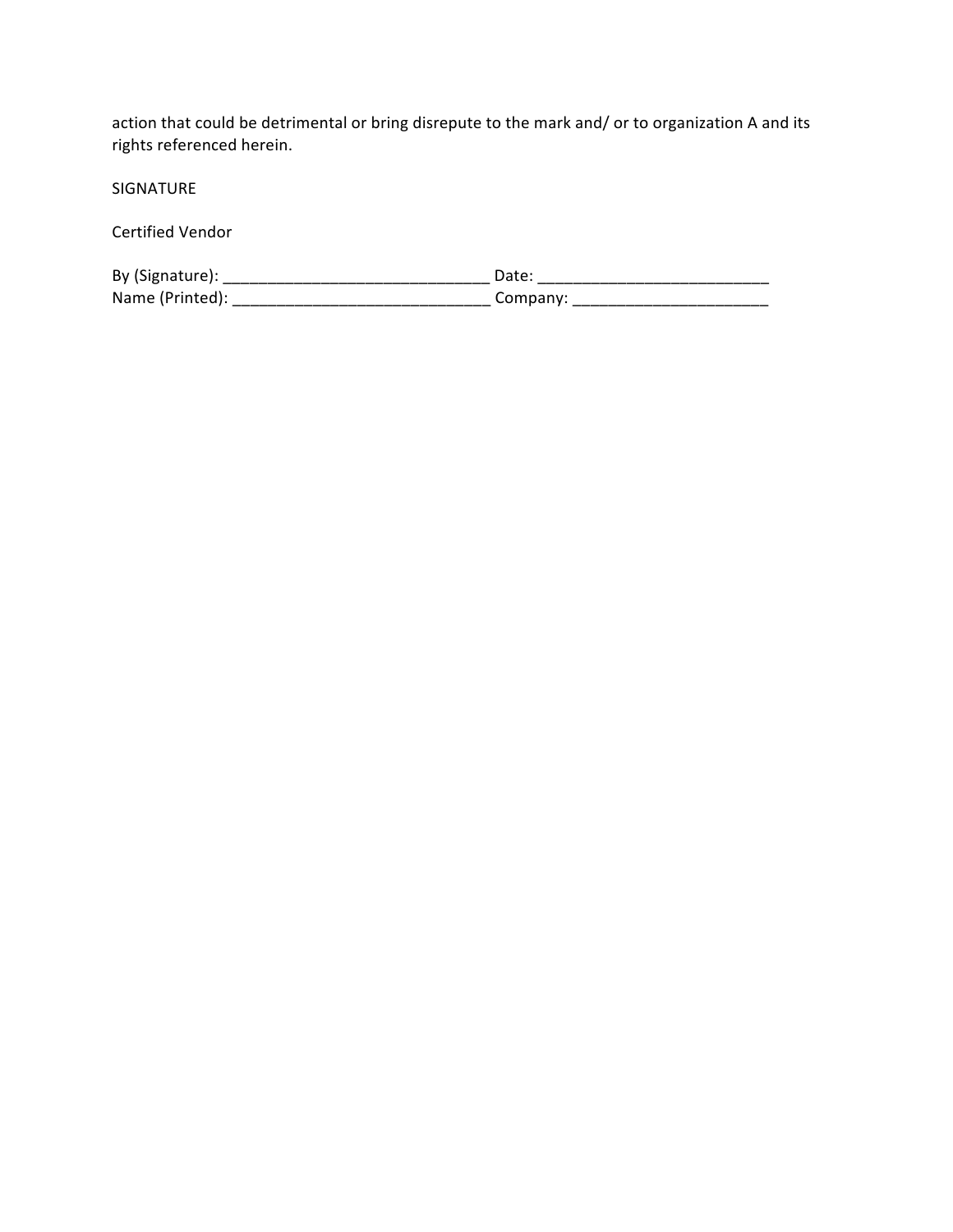# **Sample 2: Certification Logo License Agreement**

This Organization A License Agreement (the "**Agreement**") is made by and between **Organization A** ( "**PWG**"),

and

\_\_\_\_\_\_\_\_\_\_\_\_\_\_\_\_\_\_\_\_\_\_\_\_\_\_\_\_\_\_\_\_\_\_\_\_\_\_\_\_\_\_\_\_\_\_\_\_\_\_\_\_ (the "**Licensee**"),

having its registered office at

and is effective as of **and is effective as of and** is effective as of **and** is effective Date<sup>"</sup>).

 $\mathcal{L}_\mathcal{L} = \{ \mathcal{L}_\mathcal{L} = \{ \mathcal{L}_\mathcal{L} = \{ \mathcal{L}_\mathcal{L} = \{ \mathcal{L}_\mathcal{L} = \{ \mathcal{L}_\mathcal{L} = \{ \mathcal{L}_\mathcal{L} = \{ \mathcal{L}_\mathcal{L} = \{ \mathcal{L}_\mathcal{L} = \{ \mathcal{L}_\mathcal{L} = \{ \mathcal{L}_\mathcal{L} = \{ \mathcal{L}_\mathcal{L} = \{ \mathcal{L}_\mathcal{L} = \{ \mathcal{L}_\mathcal{L} = \{ \mathcal{L}_\mathcal{$ 

Whereas Licensee is a Member of PWG, an organization governed by the Bylaws available on its website (www.pwg.org);

Whereas PWG has created the Certification Logo (as hereinafter defined) to help identify those print products/components that complu and are considered in conformance with the IPP Everywhere Specification, to the benefit of consumers and industry alike;

Whereas Licensee wishes to use the certification Logo on its products complying with the PWG Specification;

Whereas the LLA (logo license Administrator (ISTO) has been designated by the Board of Organization A to conduct the logo licensing activities for the PWG;

Whereas the LLA is willing to grant Licensee a limited right to use the PWG Certification Logo on its products complying with the PWG Specification in accordance with the provisions of this Agreement;

In consideration of the mutual covenants and obligations set forth herein, the parties hereto agree as follows:

#### **1 Definitions**

1.1 "Annual License Fee" means a yearly, non-refundable, non-recoupable fee to be paid by Licensee in consideration of the rights granted to Licensee and the undertakings given by LLA under this Agreement.

1.2 "Authorized Testing Center" means a testing center authorized by the LLA in writing for the testing of products that are submitted for verification of compliance with the PWG Specification.

1.3 "Certified Product Type" means a Product Type (as hereinafter defined) that has been confirmed as compliant with the Test Specification by an Authorized Testing Center.

1.4 "Effective Date" means the date first above written.

1.8 "Fully Compliant" means an implementation of all portions of the Wireless Power Specifications required for a specific Product Type of Licensed Product, that has passed the applicable compliance testing procedures set forth in section 4.

1.13 "Logo License Administrator" or "LLA" means the entity, designated by the Steering Group of the Consortium from time to time to conduct the logo licensing activities for the Consortium in accordance with the Charter. As of the Effective Date of this Agreement, the LLA is the party specified on the signature page of this Agreement.

1.15 "Material Breach" means any breach of this Agreement by a party that is not cured within thirty (30) days of notice by the non-breaching party of such breach. Any substantially related series of breaches shall be deemed a single Material Breach and a series of substantially related events concerning a single Product Type of Licensed Products shall similarly constitute a Material Breach. 1.16 "Minor Update" means an Update to the PWG Specification that corrects, clarifies, or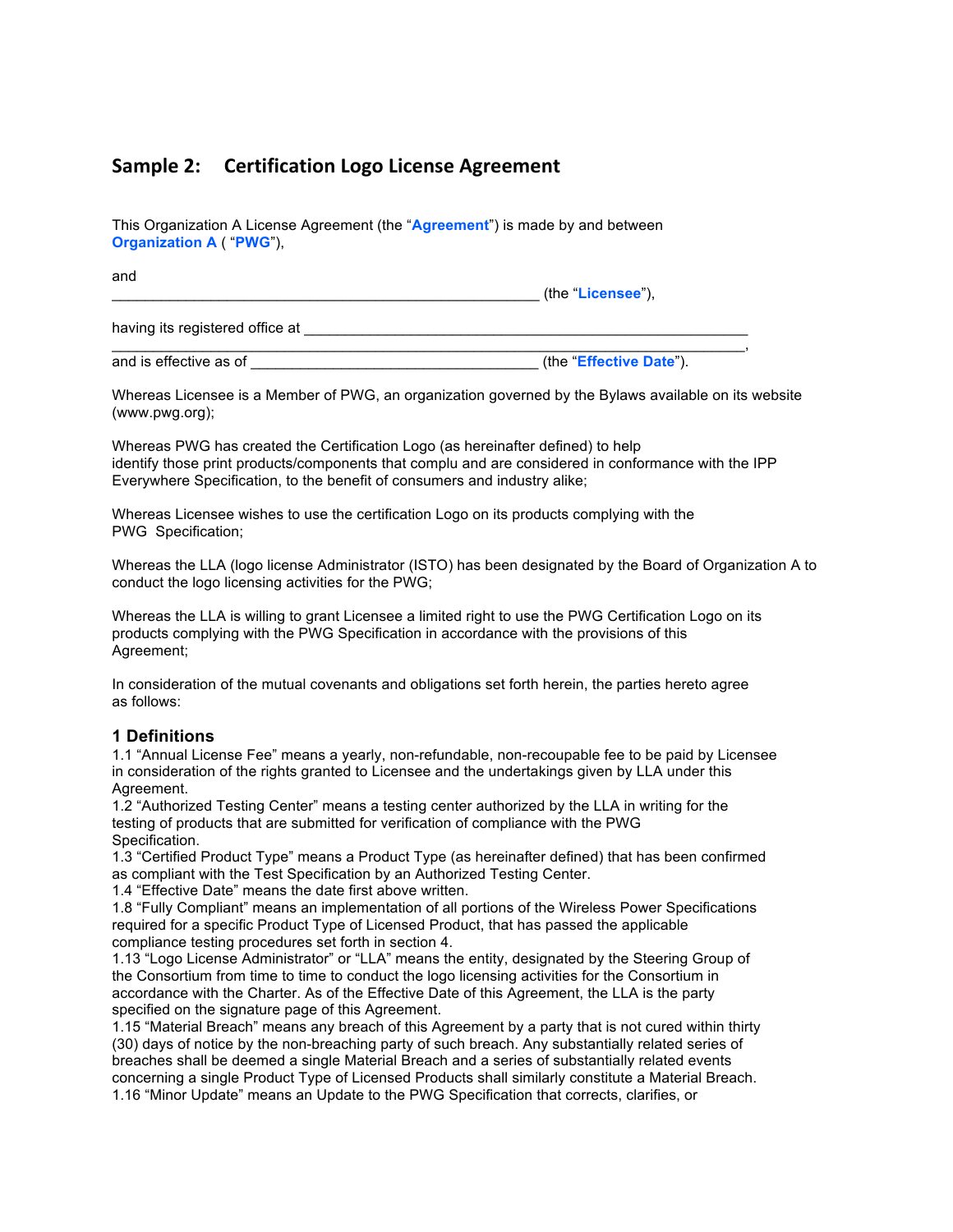enhances the Specification with the intent to maintain interoperability with an earlier version of the Specification.

1.17 "Non-Compliance Notice" means a written notice sent by the LLA to Licensee claiming that one or more of Licensee's products carrying the Logo is not Fully Compliant or otherwise not authorized to carry the Certification Logo.

1.20 "Self-Test" means the test defined in Article 4.2.

# **2 Logo License**

**2.1** Subject to the terms and conditions of this Agreement, including without limitation, the compliance provisions set forth in section 4, payment of the Annual License Fee, and the continued compliance by Licensee with the Certification Logo Display Guidelines then in effect, the LLA hereby grants to Licensee and its Associated Companies a non-exclusive, non-transferable, worldwide license, without the right to grant sub-licenses, to use the PWG Certification Logo

(a) in connection with the promotion of the PWG Specifications,

(b) on Licensed Products, and related packaging materials, and in related advertising and other sales and marketing literature, including catalogues, brochures, and user manuals for such Licensed Printer Products, in compliance with the Logo Display Guidelines, and

(c) on packaging materials, Evaluation Modules, and in related advertising and other sales and marketing literature, including catalogues, brochures, and user manuals of Licensed Products, in compliance with Logo Display Guidelines.

In all cases, the Certification Logo shall not be displayed on, or attached to, Licensed Components. (??)

2.2 The LLA undertakes not to assert the trademark in the PWG Certification Logo against the use of same Certification Logo by distributors and resellers of Fully Compliant Licensed Products produced by Licensee and its Associated Companies, solely for in the purpose of promotion and sale of such Licensed Products, provided that such use complies with the Logo Display Guidelines then in effect. 2.3 All goodwill associated with the use of the Certification Logo shall accrue to the LLA. Licensee shall not acquire any right, title or interest in the PWG Certification Logo by virtue of its use in accordance with the provisions of this Agreement, or otherwise. Licensee shall not attempt to register the PWG Certification Logo, or any mark similar to the PWG Certification Logo, as a trademark, service mark, certification mark, trade name, or domain name in any jurisdiction and shall not give permission to any third party to do so either.

### **3 Fees**

3.1 Licensee shall pay to LLA the Annual License Fee. The first payment of the Annual License Fee shall be pro-rated, calculated as (13 - the number of month of the Effective Date) / 12 and shall be due within 60 days after the Effective Date of this Agreement and the subsequent Annual License Fee shall be due on January 1 each subsequent year after the year in which this Agreement has been entered into. Failure to pay the Annual License Fee within 90 days after the due date shall constitute a Material Breach.

3.2 The Annual License Fee for the year 2013 shall be \$xx. The PWG Board may change the Annual License Fee by written notice to Licensees at least 3 months before the start of a new year.

### **4 Test Specification and Testing Procedure**

4.1 Test Specification. The Test Specification represents the minimum compliance testing required for Licensed Products. Use of the Test Specification does not guarantee that any product will conform to the PWG Specification, function correctly or interoperate with any other product. Licensee acknowledges that it shall be Licensee's sole responsibility to establish its own testing specifications, guides and reference designs to establish conformance with the PWG Specifications' correct functionality and interoperability. Licensee shall be solely responsible for all test results and acknowledges and agrees that the LLA shall not be liable in any manner for any test results or the sufficiency or appropriateness of the Test Specification.

4.2 Testing. Prior to mass production or distribution of a product, or component thereof, that claims conformance to the PWG Specification or that bears the Certification Logo, Licensee shall test a representative sample of such product to establish compliance with Specification ("Self-Test"). At a minimum, such Self-Test shall include successfully performing all testing required by the Test Specification.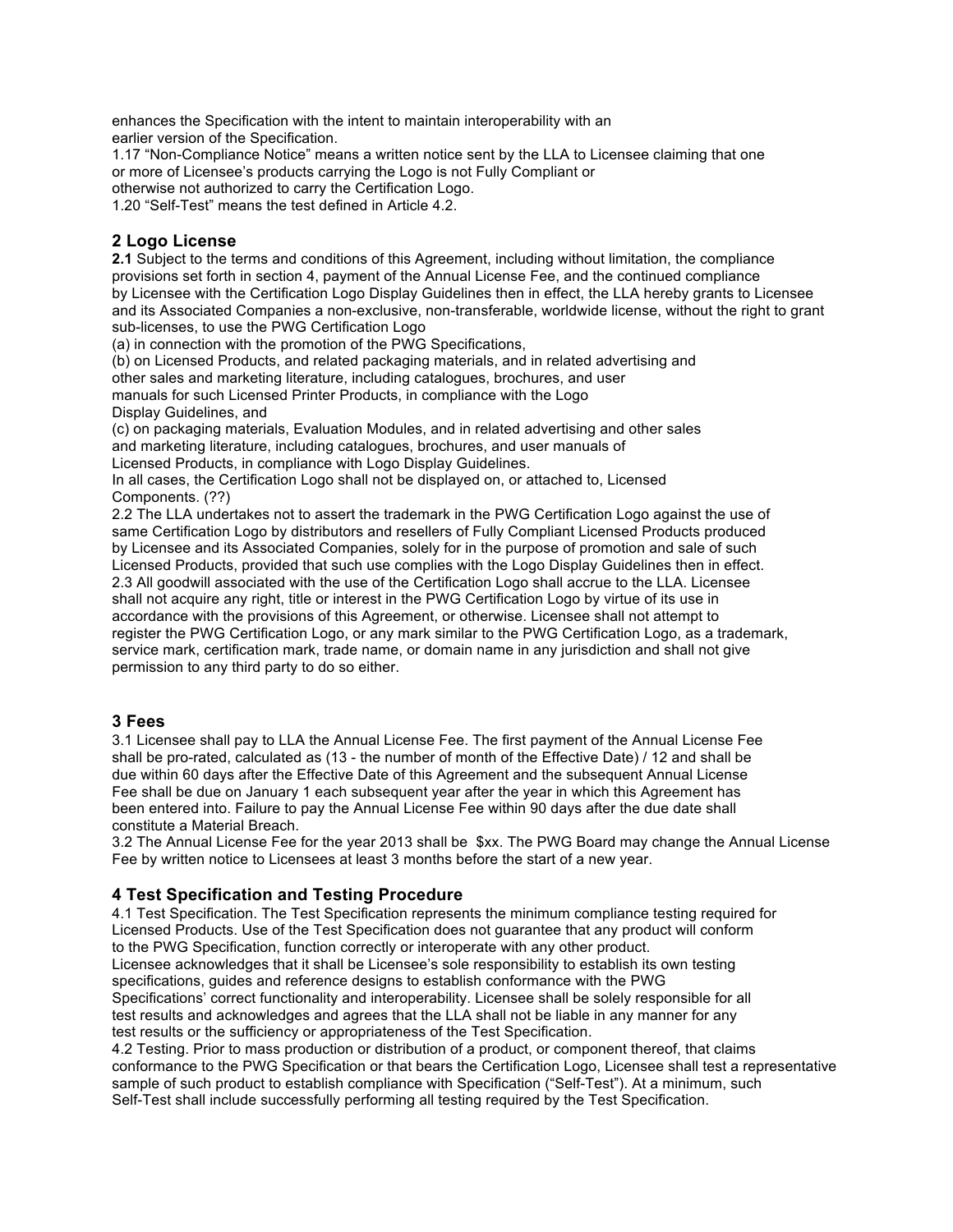**4.3** Testing of systems containing Fully Compliant Subsystems. Licensee undertakes that it and its Associated Companies shall inform their customers of Fully Compliant Subsystems that such customers need to verify compliance with the PWG Specifications of all systems containing Fully Compliant Subsystems.

**4.4** Certification . Licensee shall, for each Product Type that it intends to mark with the Certification Logo, submit (i) a representative sample and (ii) the result of the Self-Test of such representative sample to an Authorized Testing Center or PWG or the LLA and obtain the declaration from such Authorized Test Entity, confirming that the submitted sample complies with the Test Specification ("Certified Product Type"). Licensee shall provide all such cooperation as the Authorized Testing Center may reasonably require in connection with such testing. A Product Type that is Substantially Similar to an earlier Certified Product Type shall be exempt from the requirement to submit this product to an Authorized Test Entity unless a Non-Compliance Notice is subsequently issued by the LLA with respect to such Certified Product Type. If the Authorized Test Entity determines that the submitted sample does not comply with the Test Specification, the Authorized Test Entity will so notify the LLA and the LLA may issue a Non-Compliance Notice to Licensee with respect to such Product Type.

**4.5** Samples Licensee shall, at the request of the LLA, submit at maximum 15 samples of the Certified Product Type to an Authorized Test Entity, to ascertain whether other Product Types function correctly and interoperate with such samples.

**4.6** Reporting. Licensee shall provide to the LLA in writing the type number, brand name, and certification report for each Product Type carrying the Certification Logo prior to any sale, or other disposal of such Product Type. For the avoidance of doubt and without limitation, the Certification Logo shall not be used on, or in connection with, a product for which the type number, brand name and certification report have not been provided to the LLA.

**4.7** Market inspection. The LLA may, at its own expense, purchase samples of Licensee's products in the market. If for any such sample carrying the Certification Logo, the type number, brand name and certification report were not provided to the LLA in accordance with the provisions of this Agreement, the LLA may issue a Non-Compliance Notice to Licensee with respect to each Product Type that such sample represents. The LLA may, at its own expense, submit these samples for testing to an Authorized Testing Center. If the Authorized Testing Center determines that at least two samples of one Product Type, purchased at different locations, do not comply with the Test Specification, the Authorized Testing Center will so notify the LLA and the LLA may issue a Non-Compliance Notice to Licensee with respect to such Product Type. Further, in such event, Licensee shall reimburse the LLA in respect of all cost incurred by the LLA in connection with the testing, as invoiced by the Authorized Testing Center.

**4.8** Cost of testing and certification. Licensee shall be solely responsible for its own expenses associated with compliance testing as well as for testing by Authorized Testing Center performed. **4.9** Confidentiality of test results. Licensee agrees and acknowledges that each Authorized Test Entity may provide the LLA with detailed test results of Licensee's sample products, submitted to the Authorized test Entity in accordance with the provisions of this Agreement. The LLA shall not disclose such test results to other Members, nor to any other entity or individual other than those engaged in the LLA's logo licensing activities for the PWG.

**4.10** Listing on PWG's Website. The LLA shall have the right to disclose on the PWG's website the brand name and type numbers of such Licensee's and its Associated Company's Licensed Products that successfully passed the certification process described in section 4.4.

### **5 Ownership of the Wireless Power Logo**

**5.1** This Agreement does not transfer or convey to Licensee ownership of, or any rights to the PWG Certification Logo or any Confidential Information. Licensee's and its Associated Companies' use of the PWG Certification Logo shall inure solely to the benefit of the PWG. Licensee shall not acquire any right, title or good will to the PWG Certification Logo by virtue of using same Logo. **5.2** Any and all rights not expressly granted herein to Licensee and its Associated Companies are expressly reserved by the LLA and the PWG.

#### **6 Remedies**

**6.1** Licensee acknowledges and agrees that, due to the lasting effect and harm likely to result from a Material Breach of this Agreement, if Licensee or its Associated Companies commit a Material Breach of its obligations hereunder, monetary damages alone may not be a sufficient remedy. Accordingly, the LLA shall have the right to seek an injunction to prevent or restrain any Material Breach, without prejudice to its right to terminate this Agreement for reason of such Material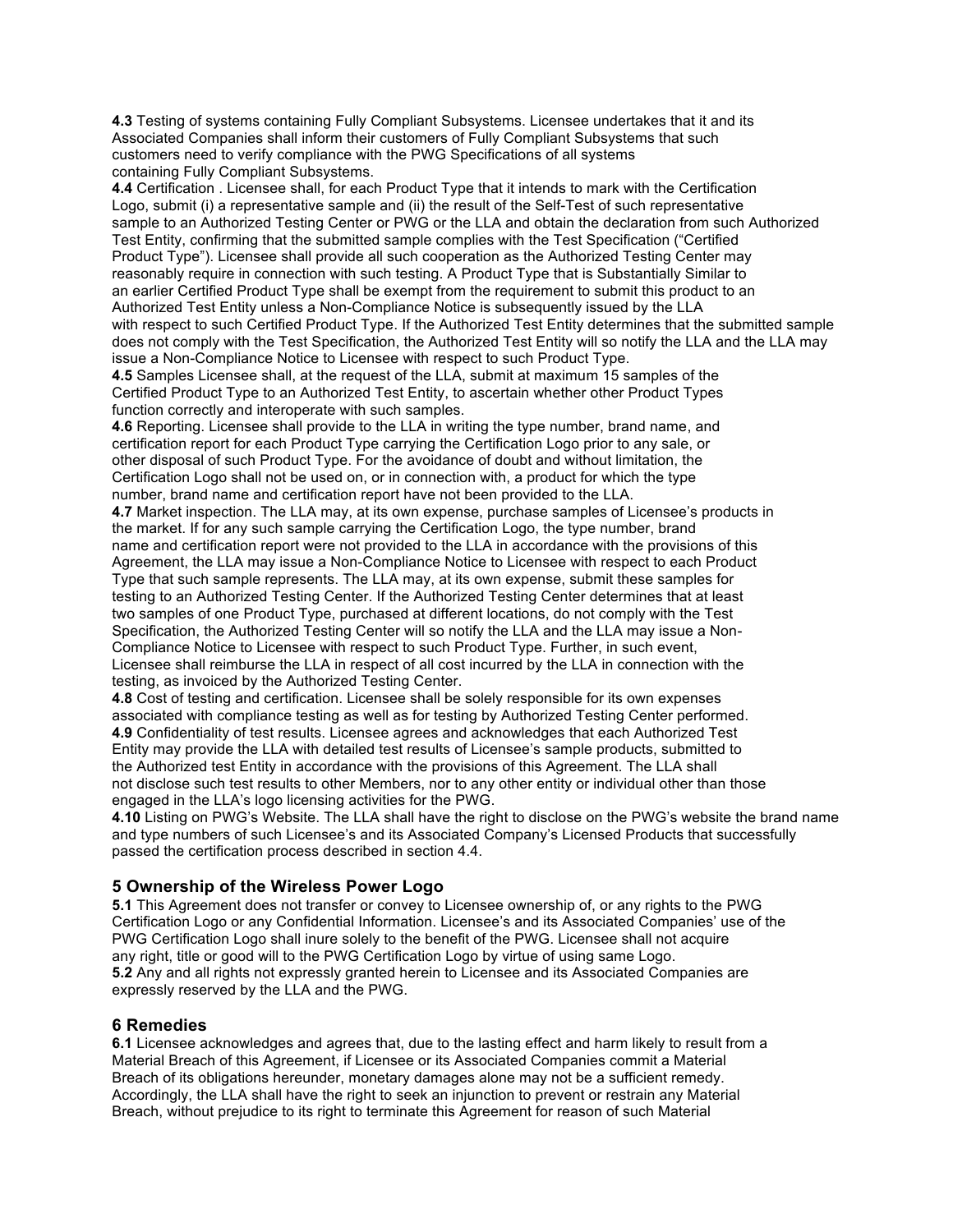Breach. The injunctive and termination rights granted hereby are cumulative and not exclusive of the other right available to the LLA under this Agreement or at law.

**6.2** Licensee shall, within 8 weeks after receipt of a written Non-Compliance Notice from the LLA with respect to a specified non-compliant Product Type ("Non-Compliant Product"), either remove the Certification Logo from each Non-Compliant Product in Licensee's or its suppliers' control and possession, or place a prominent warning on each Non-Compliant Product, or on the packaging of each Non-Compliant Product, in Licensee's or its suppliers' control and possession, stating explicitly that such Non-Compliant Product is not Fully Compliant and that it may not work correctly in combination with other products carrying the Certification Logo. Notwithstanding anything to the contrary provided in this Agreement, Licensee shall not be required to recall Non-Compliant Products that are not in Licensee's or its suppliers' control and possession.

**6.3** Failure to comply with section 4.4 or section 7.2 shall constitute a Material Breach.

**6.4** Licensee acknowledges and agrees that the LLA may take action to stop the distribution or sale by Licensee's customers of products carrying the Wireless Power Logo that are not Fully Compliant or otherwise not licensed to carry the Certification Logo.

**6.5** Licensee acknowledges and agrees that the LLA and/or the PWG may publish, on its website and/or other publications, the brand name and type number of any product that carries the Certification Logo but is not Fully Compliant, has not been certified in accordance with this Agreement, or is otherwise not licensed to carry the Certification Logo.

# **7 General**

**7.1** No Other Licenses. Except for the rights expressly provided under this Agreement in relation to the Wireless Power Logo, no party hereto grants or receives, by implication, estoppel, or otherwise, any right under any patent, trademark, copyright or any other intellectual property right. **7.2** No Waiver. No failure or delay by either party to enforce any of its rights under this Agreement will

operate as a waiver of such right.

**7.3** No Warranty. The LLA, the Consortium, and the Steering Group Members make no warranties express or implied. The Certification Logo, PWG Specifications, and any contributions thereto provided by the LLA, the PWG, or any PWG Board Member, including without limitation the Test Specification, and the licenses granted under this Agreement, are provided "AS IS" with no warranties whatsoever, whether express, implied or statutory, including, but not limited to any warranty of merchantability, non-infringement, fitness for any particular purpose, or any warranty otherwise arising out of any proposal, specification, guide, design or sample. Licensee acknowledges and agrees that the Test Specification does not guarantee that any product will conform to the PWG Specifications, function correctly or interoperate with any other product, and that it is Licensee's sole responsibility to establish its own testing specifications, guides and reference designs to establish conformance with the PWG Specifications, correct functionality and interoperability. The LLA, the PWG and each PWG Board Member expressly disclaim any and all warranties, responsibility and liability for (non-)conformance of any product to the PWG Specifications, product functionality or product interoperability. **7.4** Limitation of Liability. In no event will the LLA, the PWG, any Board Member or Licensee be liable to each other for any loss of profits, incidental, consequential, indirect, or special damages arising out of, or related to, this Agreement, even when such party had advance notice of the possibility of such damages. **7.5** Indemnity. Licensee shall indemnify, hold harmless, and defend the LLA, the PWG as well as any PWG Board Members from and against any third party claim arising out of Licensee's and/or its Associated Companies' manufacture, having manufactured, use, offering for sale, sale, import, export or other disposal of Licensed Products.

**7.6** Governing Law; Venue. This Agreement shall be governed by and construed in accordance with the laws of Delaware. Any dispute arising out of this Agreement may be brought before any court of competent jurisdiction in Delaware, without prejudice to the right of the LLA to seek injunctive relief before any court in any place where any unauthorized use of the Certification Logo occurs or threatens to occur.

**7.7** No Partners. The Licensee, the LLA and the PWG Board members are and intend to remain independent companies and nothing in this Agreement shall be construed as a partnership or joint venture between the parties. While the PWG Board may select an entity to handle certain administrative tasks for the group, except as expressly set forth in this Agreement, neither party is authorized to make any commitment on behalf of all or any of the PWG Board members.

**7.8** Prior Agreements; Complete Agreement. This Agreement sets forth the entire understanding of the parties with respect to the subject matter hereof, and supersedes all prior agreements and understandings relating hereto. No modifications or additions to or deletions from this Agreement,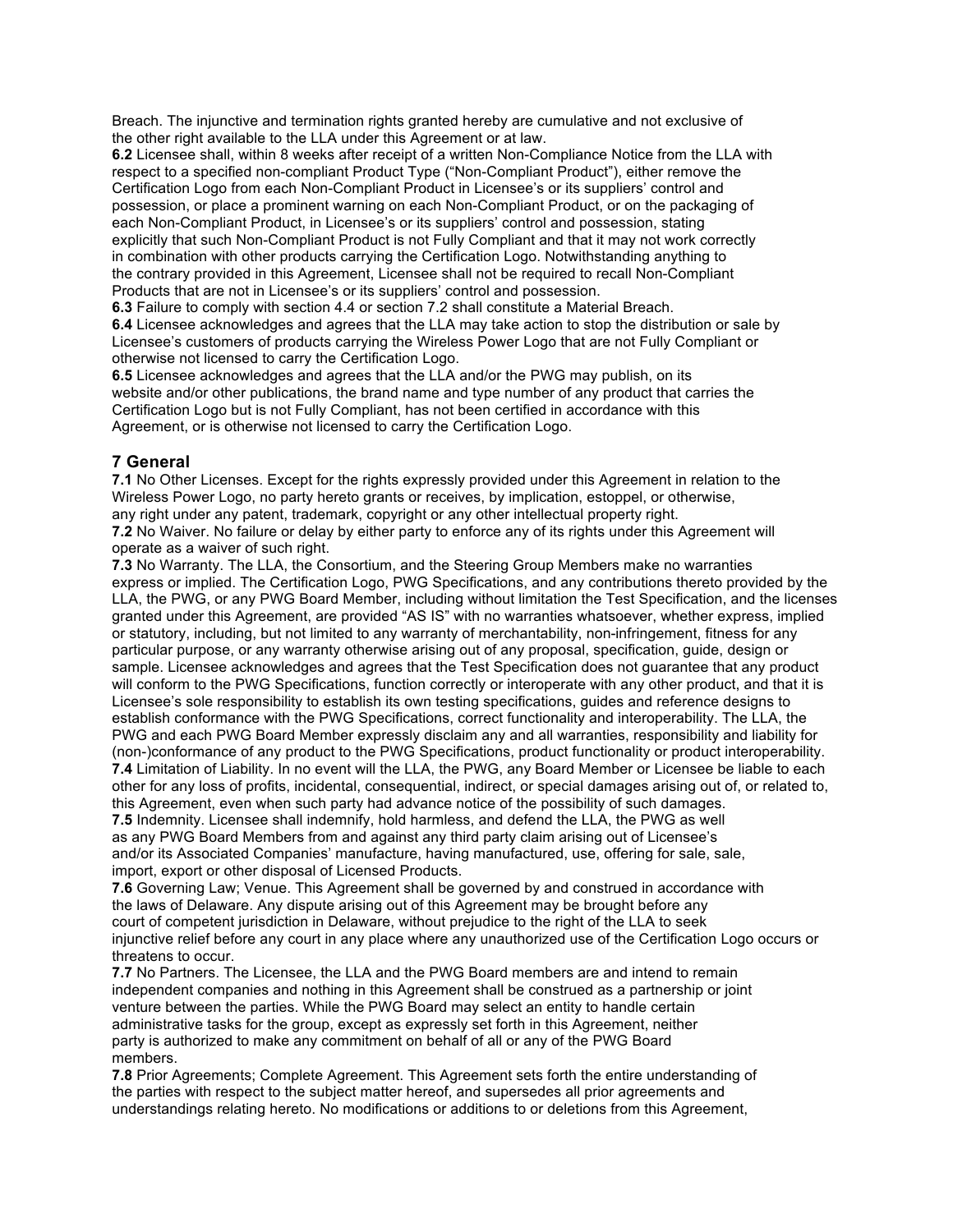or waiver of any right hereunder, shall be binding unless accepted in writing by an authorized representative of each party.

**7.9** Term. This Agreement shall enter into force on the Effective Date and shall continue for an initial term of five (5) years. The Agreement shall be automatically extended for additional five (5) year terms, unless Licensee gives written notice of termination no later than sixty (60) days prior to the expiry of the then current term.

**7.10** Termination. Either party may terminate this Agreement immediately in the event of a Material Breach by the other party. Such right of termination shall not be exclusive of any other remedy or means of redress to which the non-defaulting party may be lawfully entitled, and all such remedies shall be cumulative. The LLA may terminate this Agreement in the event that Licensee or any of its Associated Companies challenges the validity or enforceability of the Certification Logo.

**7.11** Automatic Termination. This Agreement shall terminate with immediate effect in the event Licensee ceases to be a Member of the Consortium.

**7.12** Survival. Sections 4.9, 4.10, 5, 6, 7, 8.2, 8.3, 8.4, 8.5, 8.12, 8.13, 8.14, 8.15 and 8.16 shall survive expiration or termination of this Agreement.

**7.13** Non-exclusive Remedy. The exercise by any party of any remedy under this Agreement will be without prejudice to its other remedies under this Agreement or at law.

**7.14** No Assignment. Licensee may not, but the LLA may freely assign its rights and obligations under this Agreement.

**7.15** Third Party Beneficiaries. While only the LLA has executed this Agreement with Licensee, Licensee acknowledges and agrees that all members of the PWG Board are so-called third party beneficiaries of this Agreement and that any PWG Board Member is entitled to enforce its terms against Licensee, notwithstanding any action or inaction by the LLA with regard to the enforcement thereof, and free from any claim, defense, set-off or other right of Licensee against the LLA. Nothing in this Agreement shall be construed to give rise to any obligation on any party hereto for the benefit of a third party other than the members of the PWG Board.

**7.16** Headings; Section References. Section headings in this Agreement are for convenience only and shall not affect the interpretation of any provision of this Agreement. All references to section numbers in this Agreement shall refer to sections of this Agreement unless explicitly stated otherwise.

**7.17** Freedom of Independent Development. Nothing in this Agreement shall prohibit or restrict Licensee from independently developing competing technologies and standards or to license its patent rights to third parties, including without limitation, to enable competing technologies and standards.

**7.18** Notices. Any notice under this Agreement shall be sent to: IEEE-ISTO / Printer Working Group

attn: License Administrator 445 Hoes Lane Piscataway, NJ 08854, USA tel. +1 732 465 5856 email: administrator@pwg.org If to Licensee: Name of contact person or department: Address:

 $\mathcal{L}_\text{max}$  , where  $\mathcal{L}_\text{max}$  and  $\mathcal{L}_\text{max}$  and  $\mathcal{L}_\text{max}$ \_\_\_\_\_\_\_\_\_\_\_\_\_\_\_\_\_\_\_\_\_\_\_\_\_\_\_\_\_\_\_\_\_\_\_\_\_\_\_\_\_\_\_\_\_

Tel: \_\_\_\_\_\_\_\_\_\_\_\_\_\_\_\_\_\_\_\_\_\_\_\_\_\_\_\_\_\_\_\_\_\_\_\_\_\_\_\_\_\_\_\_\_

E-mail: \_\_\_\_\_\_\_\_\_\_\_\_\_\_\_\_\_\_\_\_\_\_\_\_\_\_\_\_\_\_\_\_\_\_\_\_\_\_\_\_\_\_\_\_\_

As witness, Licensee and the LLA have, through their duly authorized representatives, executed this Agreement to be effective as of the Effective Date.

#### **Licensee LLA**

Company name: IEEE-ISTO

| Signature: | Signature: |  |
|------------|------------|--|
| Name:      | Name:      |  |
| Title:     | Title:     |  |
| Date:      | Date:      |  |